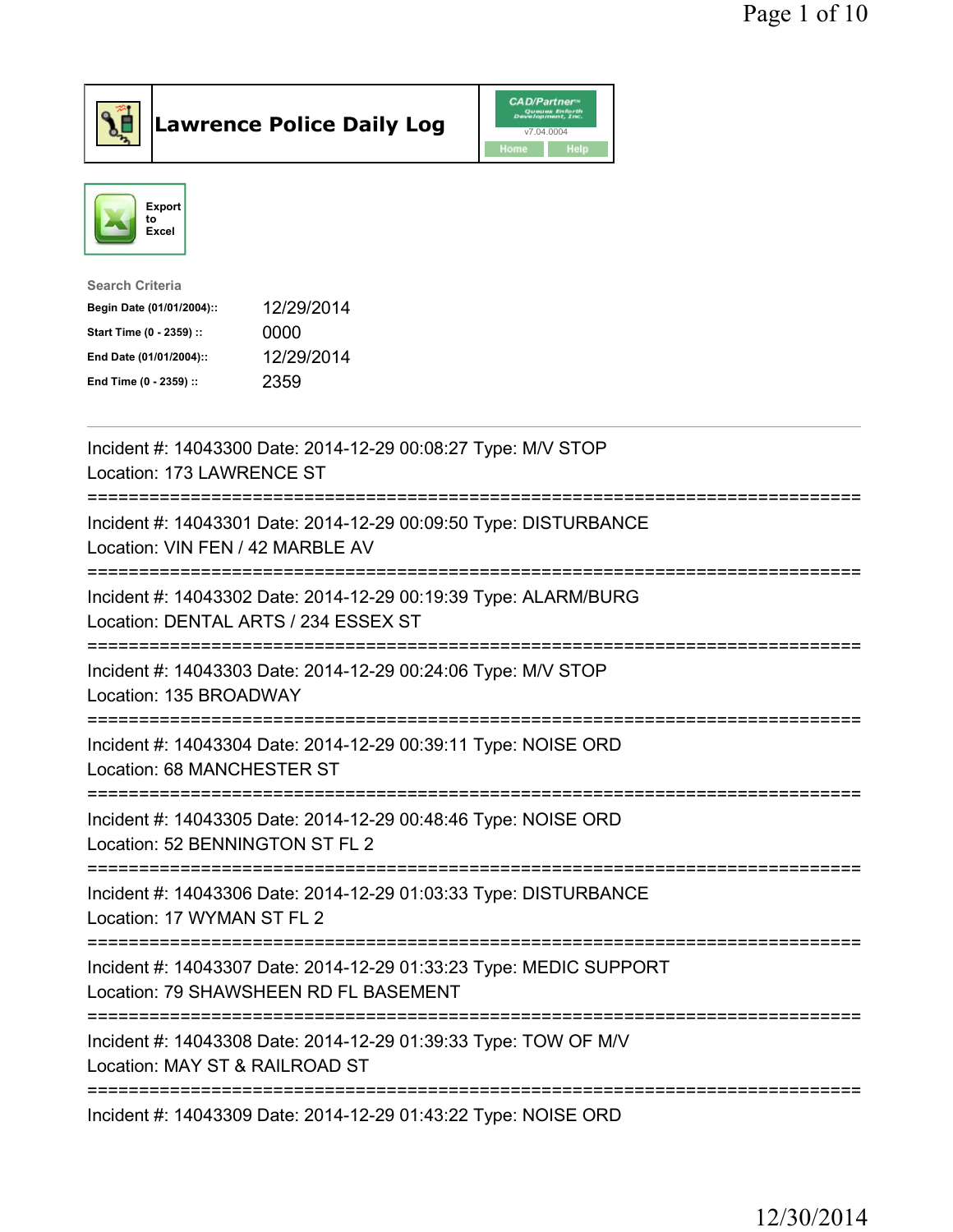Location: 14 YOUNG AV =========================================================================== Incident #: 14043310 Date: 2014-12-29 01:49:30 Type: NOISE ORD Location: LAWRENCE ST & PARK ST =========================================================================== Incident #: 14043311 Date: 2014-12-29 01:50:41 Type: ALARMS Location: GAS & GO / 150 WINTHROP AV =========================================================================== Incident #: 14043312 Date: 2014-12-29 01:56:56 Type: M/V STOP Location: BROADWAY & ESSEX ST =========================================================================== Incident #: 14043313 Date: 2014-12-29 02:30:21 Type: NOISE ORD Location: 318 LAWRENCE ST FL 1 =========================================================================== Incident #: 14043314 Date: 2014-12-29 02:45:51 Type: ASSSIT OTHER PD Location: RIVERSIDE DR =========================================================================== Incident #: 14043315 Date: 2014-12-29 03:37:19 Type: NOISE ORD Location: 16A EXETER ST FL 1 =========================================================================== Incident #: 14043316 Date: 2014-12-29 08:24:11 Type: BUILDING CHK Location: 24 ORCHARD ST =========================================================================== Incident #: 14043317 Date: 2014-12-29 08:44:34 Type: SUICIDE ATTEMPT Location: 274 PROSPECT ST =========================================================================== Incident #: 14043318 Date: 2014-12-29 09:02:10 Type: E911 HANGUP Location: 623 ESSEX ST =========================================================================== Incident #: 14043319 Date: 2014-12-29 09:12:24 Type: DOMESTIC/PROG Location: 6 MT VERNON CIR =========================================================================== Incident #: 14043320 Date: 2014-12-29 09:20:51 Type: DOMESTIC/PROG Location: 54 ESSEX ST #12 =========================================================================== Incident #: 14043321 Date: 2014-12-29 09:21:50 Type: RECOV/STOL/MV Location: 90 LOWELL ST =========================================================================== Incident #: 14043322 Date: 2014-12-29 09:24:53 Type: TEST QED Location: APPLETON ST & METHUEN ST =========================================================================== Incident #: 14043323 Date: 2014-12-29 09:36:13 Type: MISSING PERS Location: 78 RAILROAD ST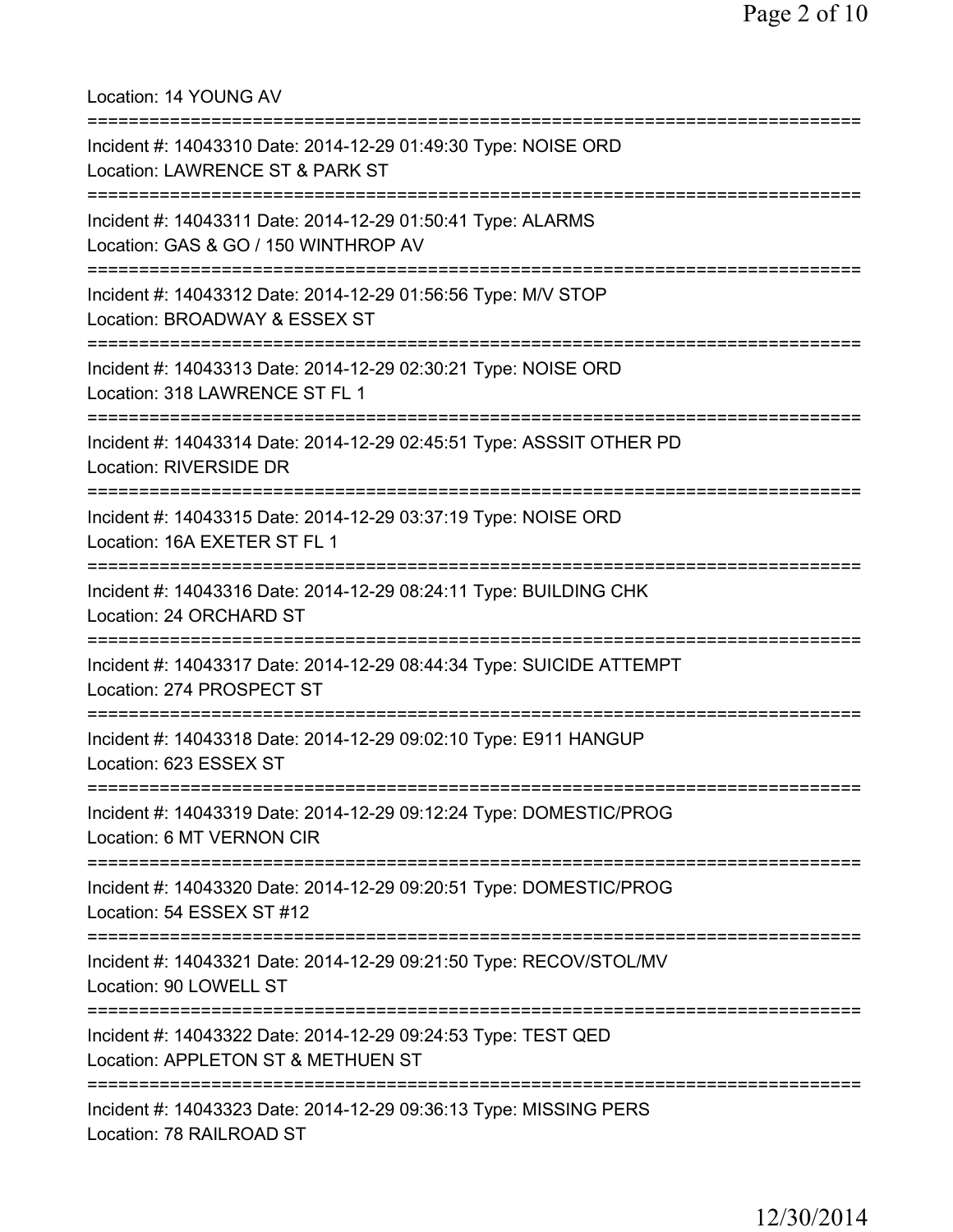| Incident #: 14043324 Date: 2014-12-29 09:49:58 Type: MEDIC SUPPORT<br>Location: 19 SHORT ST<br>===================================            |
|-----------------------------------------------------------------------------------------------------------------------------------------------|
| Incident #: 14043325 Date: 2014-12-29 09:59:40 Type: DRUG VIO<br>Location: 27 ABBOTT ST FL 1ST                                                |
| Incident #: 14043326 Date: 2014-12-29 10:02:09 Type: KEEP PEACE<br>Location: 6 MT VERNON CIR                                                  |
| Incident #: 14043327 Date: 2014-12-29 10:14:34 Type: PARK & WALK<br><b>Location: BROADWAY</b>                                                 |
| Incident #: 14043328 Date: 2014-12-29 10:23:22 Type: SUS PERS/MV<br>Location: GREENFIELD ST & SHAWSHEEN RD<br>=============================== |
| Incident #: 14043329 Date: 2014-12-29 10:29:43 Type: ALARM/BURG<br>Location: 14 N BOYLSTON ST                                                 |
| Incident #: 14043330 Date: 2014-12-29 10:39:24 Type: DRUG VIO<br>Location: 138 S UNION ST                                                     |
| Incident #: 14043331 Date: 2014-12-29 10:42:13 Type: LARCENY/PAST<br>Location: 133 ESSEX ST                                                   |
| Incident #: 14043332 Date: 2014-12-29 10:55:01 Type: INVESTIGATION<br>Location: 90 LOWELL ST                                                  |
| Incident #: 14043333 Date: 2014-12-29 10:55:28 Type: INVESTIGATION<br>Location: 90 LOWELL ST                                                  |
| Incident #: 14043334 Date: 2014-12-29 10:56:01 Type: LARCENY/PAST<br>Location: 272 HAMPSHIRE ST                                               |
| Incident #: 14043335 Date: 2014-12-29 10:59:12 Type: ANIMAL COMPL<br>Location: 311 WATER ST                                                   |
| Incident #: 14043336 Date: 2014-12-29 11:01:43 Type: CK WELL BEING<br>Location: REGISTRY OF MOTOR VEHICLES / 73 WINTHROP AV                   |
| ==========================<br>Incident #: 14043337 Date: 2014-12-29 11:10:38 Type: M/V STOP<br>Location: BRADFORD ST & BROADWAY               |
|                                                                                                                                               |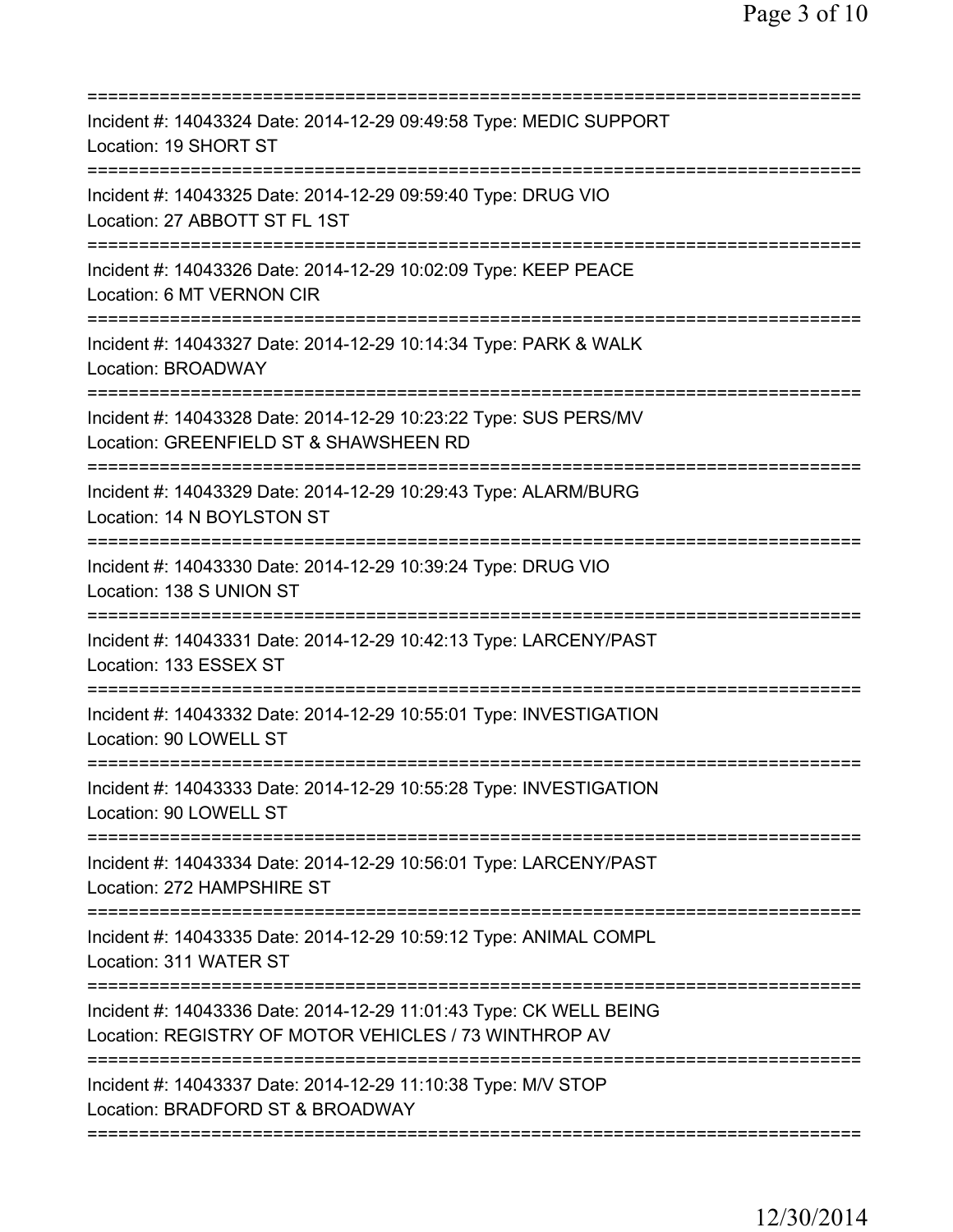Page 4 of 10

| Incident #: 14043338 Date: 2014-12-29 11:32:15 Type: M/V STOP<br>Location: FOSTER ST & SPRINGFIELD ST                                |
|--------------------------------------------------------------------------------------------------------------------------------------|
| Incident #: 14043339 Date: 2014-12-29 11:35:23 Type: M/V STOP<br>Location: HIGH ST & STORROW ST                                      |
| Incident #: 14043340 Date: 2014-12-29 11:36:43 Type: M/V STOP<br>Location: 32 BEACON AV                                              |
| Incident #: 14043341 Date: 2014-12-29 11:37:55 Type: TENANT PROB<br>Location: 140 EXCHANGE ST FL 2ND                                 |
| Incident #: 14043342 Date: 2014-12-29 11:49:33 Type: INVESTIGATION<br>Location: 57 ERVING AV                                         |
| Incident #: 14043343 Date: 2014-12-29 12:01:56 Type: DRUG VIO<br>Location: 28 SPRINGFIELD ST FL 2ND                                  |
| Incident #: 14043344 Date: 2014-12-29 12:08:51 Type: DISTURBANCE<br>Location: 169 HAVERHILL ST #B                                    |
| Incident #: 14043345 Date: 2014-12-29 12:11:15 Type: MISSING PERS<br>Location: 1 CARRUTHERS PL                                       |
| Incident #: 14043346 Date: 2014-12-29 12:13:27 Type: INVEST CONT<br>Location: 6 MT VERNON CIR                                        |
| =================================<br>Incident #: 14043347 Date: 2014-12-29 12:16:00 Type: DISTURBANCE<br>Location: 29 EASTON ST FL 1 |
| Incident #: 14043348 Date: 2014-12-29 12:16:28 Type: A&B PAST<br>Location: RECALL / 61 GLENN ST                                      |
| Incident #: 14043349 Date: 2014-12-29 12:20:17 Type: ALARM/BURG<br>Location: PROFILE REALTY / 151 HAMPSHIRE ST                       |
| Incident #: 14043350 Date: 2014-12-29 12:24:16 Type: UNKNOWN PROB<br>Location: 98 FARNHAM ST                                         |
| Incident #: 14043351 Date: 2014-12-29 12:37:08 Type: LARCENY/PAST<br>Location: 1 GENERAL ST                                          |
| Incident #: 14043352 Date: 2014-12-29 12:53:31 Type: AUTO ACC/PI                                                                     |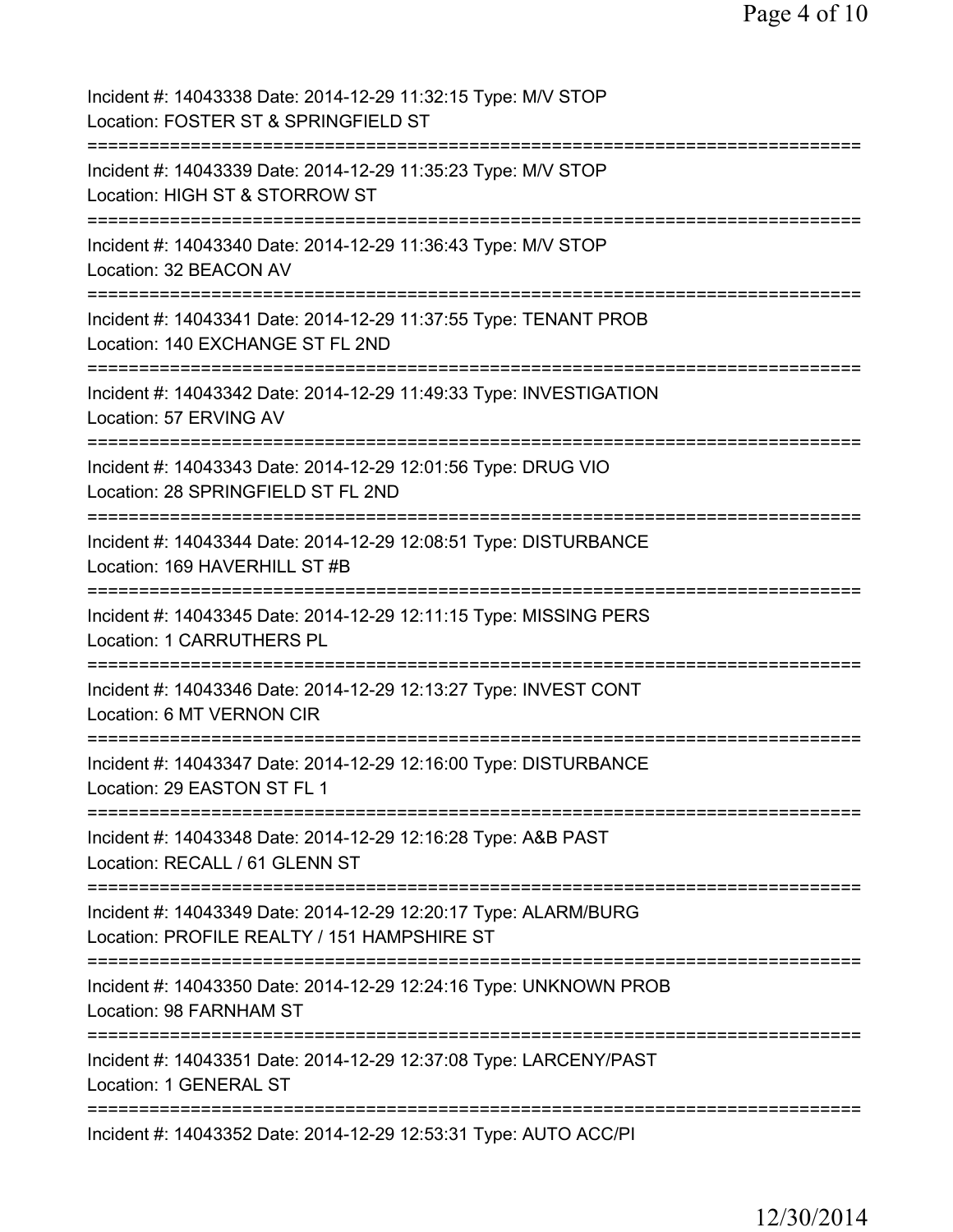Location: COMMONWEALTH DR & MARSTON ST =========================================================================== Incident #: 14043354 Date: 2014-12-29 12:56:00 Type: RECOV/STOL/MV Location: BIRCH ST =========================================================================== Incident #: 14043353 Date: 2014-12-29 12:56:19 Type: ANIMAL COMPL Location: 77 SUNSET AV =========================================================================== Incident #: 14043355 Date: 2014-12-29 12:58:37 Type: TOW OF M/V Location: 18 BENNINGTON ST =========================================================================== Incident #: 14043356 Date: 2014-12-29 13:12:12 Type: A&B PAST Location: 23 SUNSET AV =========================================================================== Incident #: 14043357 Date: 2014-12-29 13:22:36 Type: E911 HANGUP Location: 12 GROVE ST =========================================================================== Incident #: 14043358 Date: 2014-12-29 13:27:59 Type: A&B PAST Location: 1 GENERAL ST =========================================================================== Incident #: 14043360 Date: 2014-12-29 13:36:22 Type: LARCENY/PAST Location: 68 WOODLAND ST =========================================================================== Incident #: 14043359 Date: 2014-12-29 13:36:40 Type: DRUG VIO Location: SAUNDERS ST & THORNDIKE ST =========================================================================== Incident #: 14043361 Date: 2014-12-29 13:57:20 Type: DRUG VIO Location: 8 GREEN ST =========================================================================== Incident #: 14043362 Date: 2014-12-29 13:59:58 Type: KEEP PEACE Location: 6 MT VERNON CIR =========================================================================== Incident #: 14043363 Date: 2014-12-29 14:08:42 Type: VIO CITY ORD Location: 47 DOYLE ST =========================================================================== Incident #: 14043364 Date: 2014-12-29 14:30:49 Type: DRUG VIO Location: ARLINGTON ST & LAWRENCE ST =========================================================================== Incident #: 14043365 Date: 2014-12-29 14:39:29 Type: DOMESTIC/PROG Location: 169 HAVERHILL ST #8 =========================================================================== Incident #: 14043367 Date: 2014-12-29 14:49:02 Type: LARCENY/PAST Location: RPP CORPORATION / 12 BALLARD WY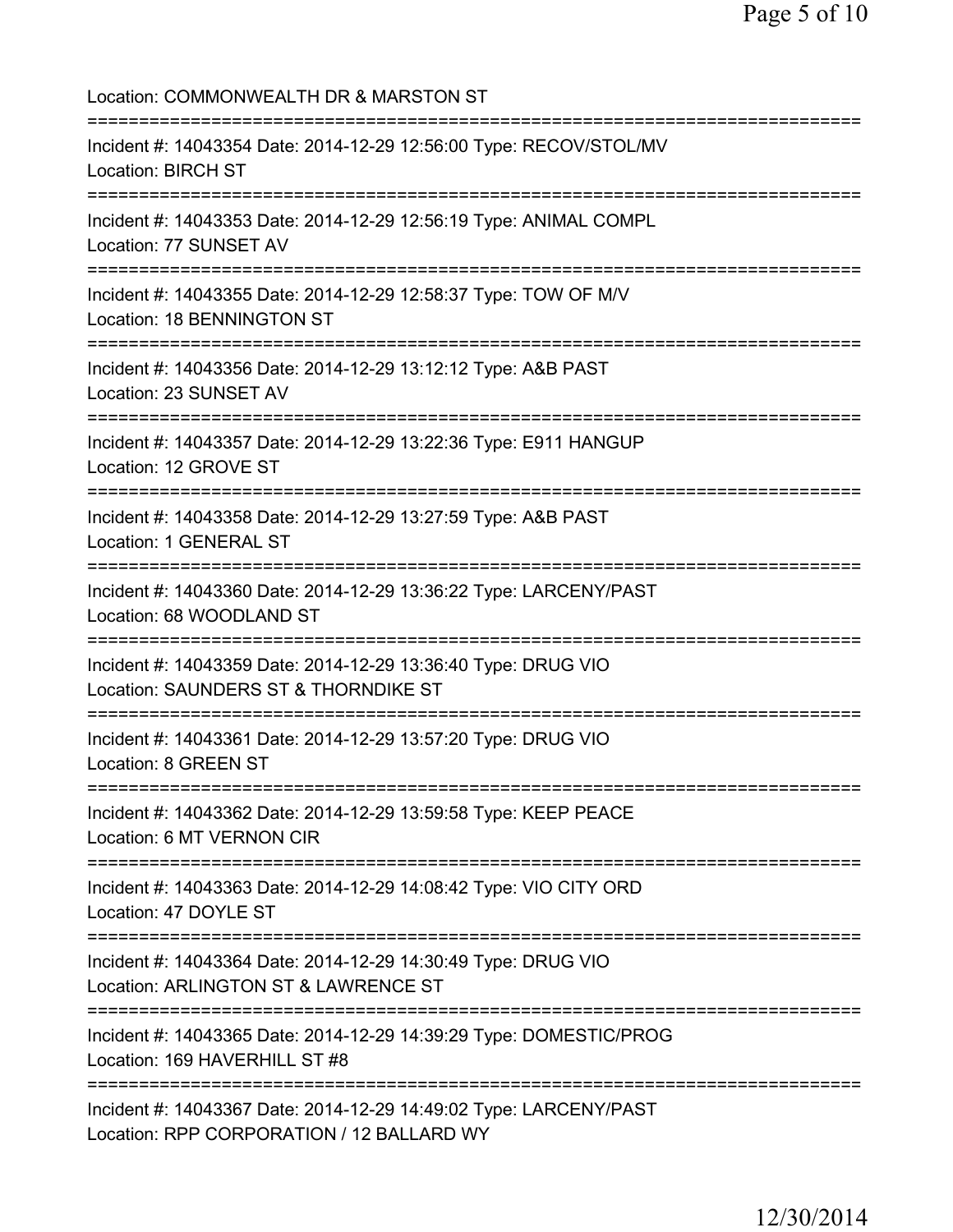| Incident #: 14043366 Date: 2014-12-29 14:49:08 Type: DOMESTIC/PROG<br>Location: 66 BENNINGTON ST                                       |
|----------------------------------------------------------------------------------------------------------------------------------------|
| Incident #: 14043368 Date: 2014-12-29 15:11:11 Type: UNKNOWN PROB<br>Location: 85 BASSWOOD ST FL 2ND                                   |
| Incident #: 14043369 Date: 2014-12-29 15:24:00 Type: RECOV/STOL/MV<br>Location: 214 WALNUT ST                                          |
| Incident #: 14043370 Date: 2014-12-29 15:31:55 Type: ASSIST FIRE<br>Location: IDEAL AUTO / 222 VALLEY ST<br>========================== |
| Incident #: 14043371 Date: 2014-12-29 15:36:30 Type: RECOV/STOL/MV<br>Location: 172 SARATOGA ST                                        |
| Incident #: 14043372 Date: 2014-12-29 15:50:57 Type: ALARM/BURG<br>Location: 20 MEDFORD ST FL 1ST                                      |
| Incident #: 14043373 Date: 2014-12-29 15:52:47 Type: NOTIFICATION<br>Location: 130 BAILEY ST                                           |
| Incident #: 14043374 Date: 2014-12-29 15:58:17 Type: TOW OF M/V<br>Location: 11 ALDER ST<br>:===============================           |
| Incident #: 14043375 Date: 2014-12-29 16:04:14 Type: DISTURBANCE<br>Location: 16 SHERIDAN ST FL 1ST                                    |
| Incident #: 14043376 Date: 2014-12-29 16:11:48 Type: AUTO ACC/NO PI<br>Location: ESSEX ST & LAWRENCE ST                                |
| Incident #: 14043377 Date: 2014-12-29 16:15:51 Type: HIT & RUN M/V<br>Location: 550 BROADWAY #310                                      |
| Incident #: 14043378 Date: 2014-12-29 16:22:59 Type: 209A/SERVE<br>Location: 45 SPRINGFIELD ST #2                                      |
| Incident #: 14043379 Date: 2014-12-29 16:25:25 Type: 209A/SERVE<br>Location: 201 BAILEY ST                                             |
| Incident #: 14043380 Date: 2014-12-29 16:28:15 Type: UNWANTEDGUEST<br>Location: 169 HAVERHILL ST #8                                    |
|                                                                                                                                        |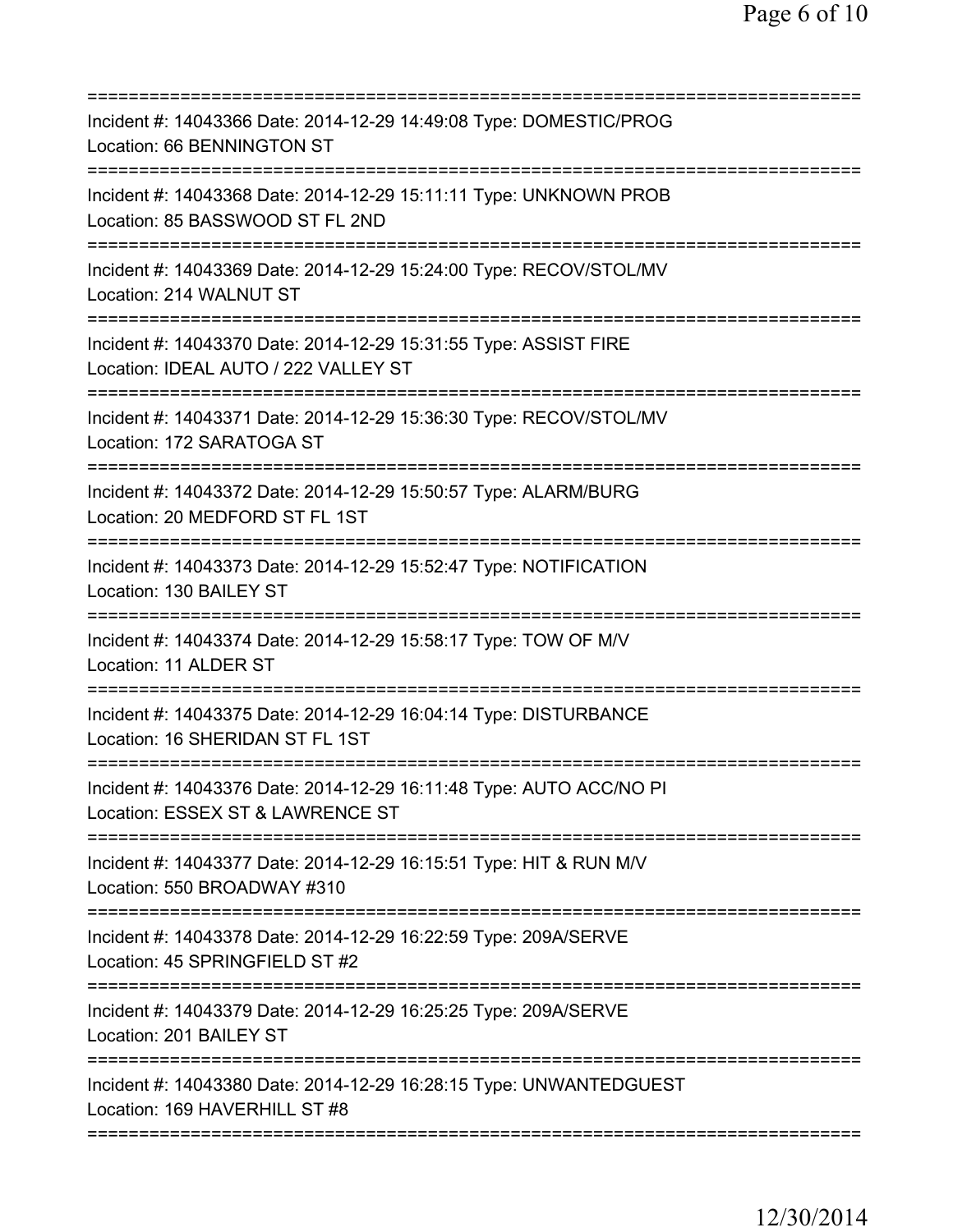Page 7 of 10

Incident #: 14043382 Date: 2014-12-29 16:32:21 Type: ALARM/BURG Location: LAWRENCE TRAINING SCHOOL / 530 BROADWAY FL 2ND =========================================================================== Incident #: 14043381 Date: 2014-12-29 16:32:28 Type: 209A/SERVE Location: 209 ABBOTT ST =========================================================================== Incident #: 14043383 Date: 2014-12-29 16:36:00 Type: SUS PERS/MV Location: FLAMETECH STEEL / 600 ESSEX ST =========================================================================== Incident #: 14043384 Date: 2014-12-29 16:48:35 Type: M/V STOP Location: METHUEN ST & UNION ST =========================================================================== Incident #: 14043385 Date: 2014-12-29 16:51:02 Type: DISTURBANCE Location: 34 BERKELEY ST #33 =========================================================================== Incident #: 14043386 Date: 2014-12-29 17:14:28 Type: TRESPASSING Location: FLAMETECH STEEL / 600 ESSEX ST =========================================================================== Incident #: 14043388 Date: 2014-12-29 17:16:14 Type: A&B D/W PAST Location: 27 ORCHARD ST =========================================================================== Incident #: 14043387 Date: 2014-12-29 17:18:13 Type: M/V STOP Location: CANAL ST & HAMPSHIRE ST =========================================================================== Incident #: 14043389 Date: 2014-12-29 17:31:02 Type: TOW/REPOSSED Location: 58 BIGELOW ST =========================================================================== Incident #: 14043391 Date: 2014-12-29 17:35:09 Type: KEEP PEACE Location: 154 OXFORD ST =========================================================================== Incident #: 14043390 Date: 2014-12-29 17:38:30 Type: AUTO ACC/NO PI Location: CAP / 7 BROADWAY =========================================================================== Incident #: 14043392 Date: 2014-12-29 17:39:02 Type: SUS PERS/MV Location: 3 HOME ST =========================================================================== Incident #: 14043393 Date: 2014-12-29 17:41:23 Type: MEDIC SUPPORT Location: 42 MARBLE AV =========================================================================== Incident #: 14043394 Date: 2014-12-29 17:51:48 Type: AUTO ACC/NO PI Location: 37 EUTAW ST =========================================================================== Incident #: 14043395 Date: 2014-12-29 18:08:32 Type: INVEST CONT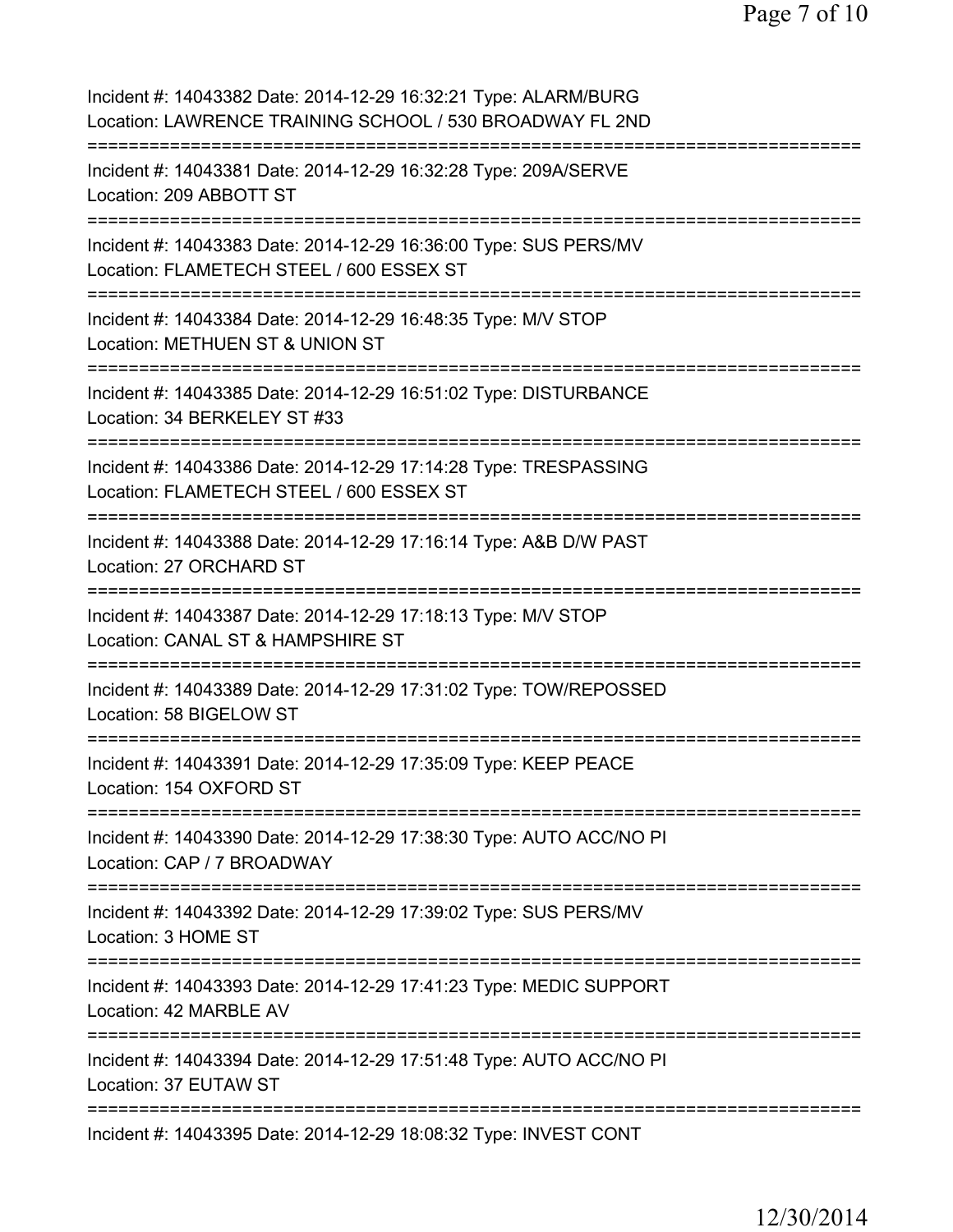Location: 89 ALDER ST =========================================================================== Incident #: 14043396 Date: 2014-12-29 18:14:35 Type: M/V STOP Location: CANAL ST & MARSTON ST =========================================================================== Incident #: 14043397 Date: 2014-12-29 18:30:52 Type: M/V STOP Location: BAILEY ST & S UNION ST =========================================================================== Incident #: 14043398 Date: 2014-12-29 18:35:55 Type: INVEST CONT Location: 48 STORROW ST =========================================================================== Incident #: 14043399 Date: 2014-12-29 18:59:59 Type: DRUG VIO Location: 570 S UNION ST =========================================================================== Incident #: 14043400 Date: 2014-12-29 19:04:04 Type: LARCENY/MV/PAST Location: BRUCE ST & PARK ST =========================================================================== Incident #: 14043401 Date: 2014-12-29 19:38:49 Type: M/V STOP Location: BROADWAY & WATER ST =========================================================================== Incident #: 14043402 Date: 2014-12-29 19:56:49 Type: MEDIC SUPPORT Location: 24 ORCHARD ST =========================================================================== Incident #: 14043403 Date: 2014-12-29 19:57:17 Type: 209A/SERVE Location: 83 ALLSTON ST =========================================================================== Incident #: 14043404 Date: 2014-12-29 20:00:59 Type: SUICIDE ATTEMPT Location: 26 KINGSTON ST =========================================================================== Incident #: 14043405 Date: 2014-12-29 20:11:12 Type: SHOPLIFTING Location: BROADWAY LIQUORS / 434 BROADWAY =========================================================================== Incident #: 14043406 Date: 2014-12-29 20:39:00 Type: DISTURBANCE Location: 18 DAISY ST =========================================================================== Incident #: 14043407 Date: 2014-12-29 20:52:09 Type: ALARM/HOLD Location: 342 BROADWAY =========================================================================== Incident #: 14043408 Date: 2014-12-29 21:34:58 Type: WARRANT SERVE Location: 8 INMAN ST #4 =========================================================================== Incident #: 14043409 Date: 2014-12-29 21:40:19 Type: TENANT PROB Location: 26 KINGSTON ST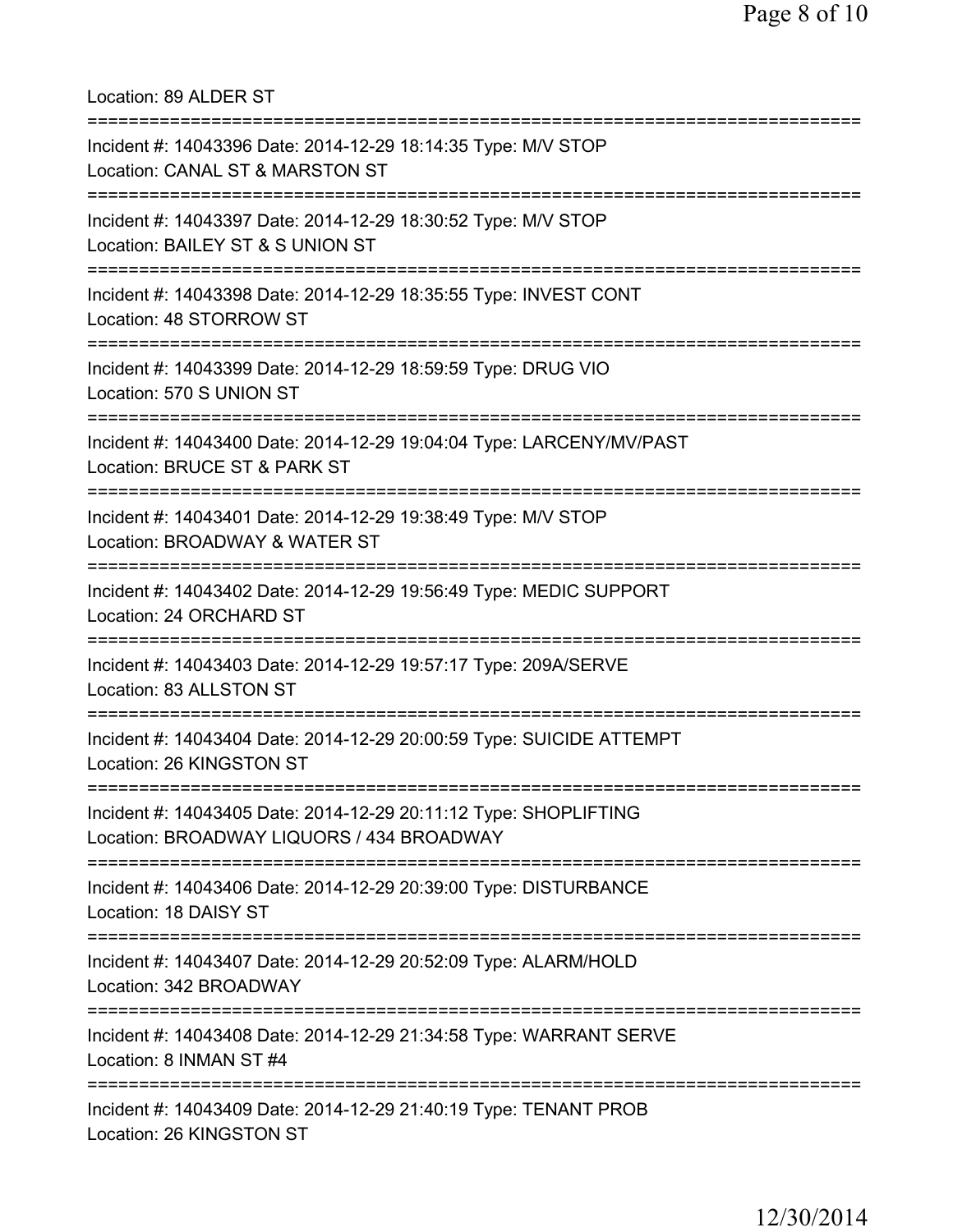| Incident #: 14043410 Date: 2014-12-29 21:42:10 Type: M/V STOP<br>Location: HAVERHILL ST & LAWRENCE ST<br>=======================  |
|-----------------------------------------------------------------------------------------------------------------------------------|
| Incident #: 14043411 Date: 2014-12-29 21:45:36 Type: M/V STOP<br>Location: BROOK STREET PARK CALLBOX / 67 BROOK ST                |
| Incident #: 14043412 Date: 2014-12-29 21:47:23 Type: SUS PERS/MV<br>Location: 25 W KENNETH ST                                     |
| Incident #: 14043413 Date: 2014-12-29 21:57:29 Type: STOL/MV/PAS<br>Location: PRIMO'S LIQUORS / 450 HAVERHILL ST                  |
| Incident #: 14043414 Date: 2014-12-29 22:08:13 Type: SUS PERS/MV<br>Location: 9 SHERIDAN ST                                       |
| Incident #: 14043415 Date: 2014-12-29 22:11:22 Type: WARRANT SERVE<br>Location: 8 INMAN ST #4                                     |
| Incident #: 14043416 Date: 2014-12-29 22:22:04 Type: DISTURBANCE<br>Location: 26 KINGSTON ST                                      |
| Incident #: 14043417 Date: 2014-12-29 22:32:16 Type: M/V STOP<br>Location: BROADWAY & MANCHESTER ST<br>========================== |
| Incident #: 14043418 Date: 2014-12-29 22:32:46 Type: UNWANTEDGUEST<br>Location: 36 DOYLE ST FL 1                                  |
| Incident #: 14043419 Date: 2014-12-29 22:39:00 Type: SUS PERS/MV<br>Location: 260 E HAVERHILL ST                                  |
| Incident #: 14043420 Date: 2014-12-29 22:53:58 Type: CK WELL BEING<br>Location: 125 ESSEX ST                                      |
| Incident #: 14043421 Date: 2014-12-29 23:09:40 Type: M/V STOP<br>Location: ANDOVER ST & S UNION ST                                |
| Incident #: 14043422 Date: 2014-12-29 23:15:36 Type: MAL DAMAGE<br>Location: 210 BAILEY ST                                        |
| Incident #: 14043423 Date: 2014-12-29 23:36:06 Type: M/V STOP<br>Location: BROADWAY & CROSS ST                                    |
|                                                                                                                                   |